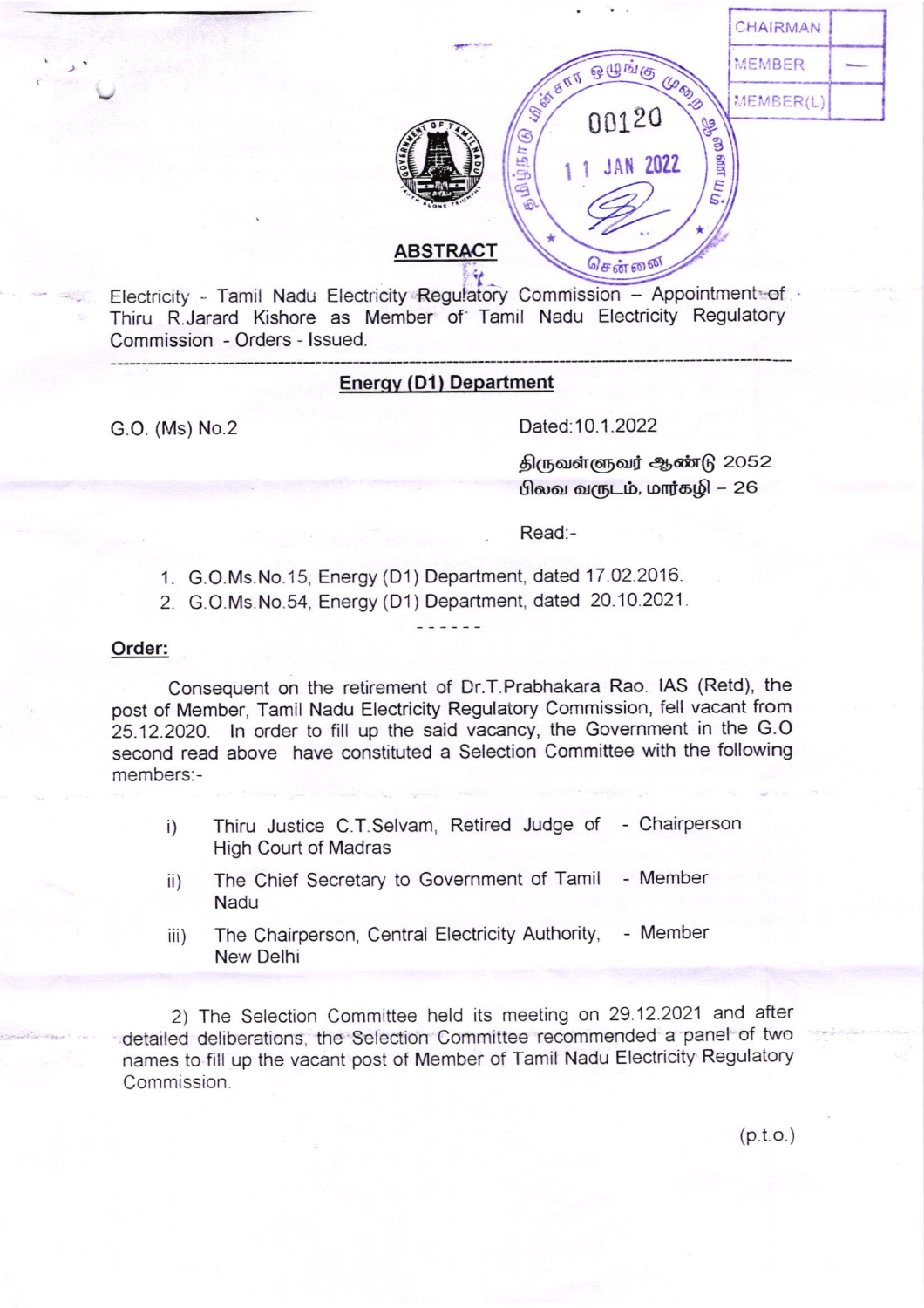3) The Government have carefully examined the recommendation of the Selection Committee and decided to appoint Thiru.R.Jarard Kishore as Member, Tamil Nadu Electricity Regulatory Commission.

4) The following Notification will be published in an Extra-ordinary issue of the Tamil Nadu Government Gazette, dated the 10<sup>th</sup> January 2022.

#### **NOTIFICATION**

Under sub-section (5) of the section 82 of the Electricity Act, 2003 (Central Act 36 of 2003), on the recommendation of the Selection Committee refened to in section 85 of the said Act, the Governor of Tamil Nadu hereby appoints Thiru.R.Jarard Kishore as a Member of the Tamil Nadu Electricity Regulatory Commission, Chennai.

## (BY ORDER OF THE GOVERNOR)

# RAMESH CHAND MEENA ADOITIONAL CHIEF SECRETARY TO GOVERNMENT

#### To

The Works Manager, Government Central Press, Chennai 600079. (for Publication in the Tamil Nadu Govemment Gazettee and he is requested to print and supply 100 copies to Government, Energy (D1) Department, Chennai -9) Thiru R.Jarard Kishore, Flat No.4/8, Aanandham, West Street, Kilpauk Garden Colony,. Chennai-600010 Hon'ble Thiru C.T.Selvam, Retired Judge of High Court of Madras, Plot No.1, Sakthi Nagar, Korattor, Chennai -600 076. The Chief Secretary to Government, Chennai -600009. The Chairperson, Central Electricity Authority, Sewa Bhawan, R.K Puram, New Delhi - 110 066. The Chairman and Managing Director, Tamil Nadu Generation and Distribution Corporation Limited , Chennai 600002. The Secretary to Govemment, Ministry of Power, Government of lndia, Shram Shakthi Bhawan, Rafi Marg, New Delhi 110 001. Thesecretary to Govemment, Ministry of Law and Justice (Leg. Department), Government of India, New Delhi - 110 001.